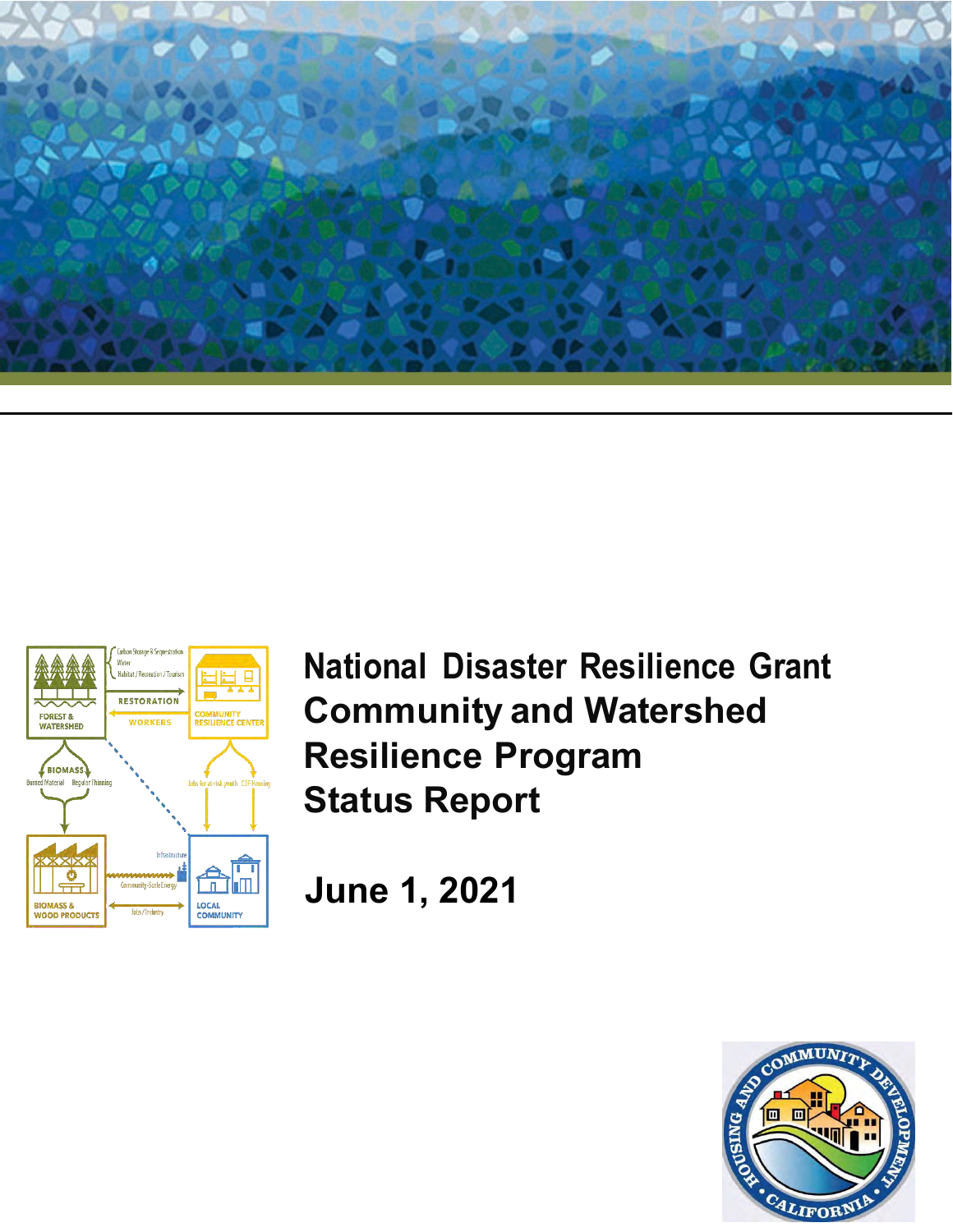

# THE COMMUNITY AND WATERSHED RESILIENCE PROGRAM (CWRP)

## **WHAT IS THE COMMUNITY AND WATERSHED RESILIENCE PROGRAM?**

In 2017, \$70 million in Community Development Block Grant-National Disaster Resilience (CDBG-NDR) funding was granted for CWRP implementation by U.S. Department of Housing and Urban Development (HUD). The CWRP will restore and mitigate impacts of 2013 Rim Fire federally declared disaster by improving forest watersheds and increasing community resilience. HUD granted California Department of Housing and Community Development (HCD) CWRP funding and HCD is working with seven Partners (Core Team) made up of local, state, and federal agencies, see logos below, on CWRP projects. All CWRP project activities will be completed by HUD grant expenditure deadline September 30, 2023. Note: The original deadline of September 30, 2022 was extended for one year by Congress due to impacts from the COVID -19 pandemic.

### **WHY IS CWRP NEEDED?**

The 2013 Rim Fire burned more than 257,000 acres, devastating forest watersheds, local economies as well as threatening access to clean drinking water and damaging air quality. Initial estimates indicate that the Rim Fire released 11 million metric tons of greenhouse gasses (GHGs), or roughly equivalent to the annual GHG emissions from 2.3 million cars. The Rim Fire disaster area needs CWRP to address unmet forest recovery work, increase community protections andresilience. Successes of CWRP will be replicated in other areas of California.



#### **HOW WILL CWRP WORK?**

Resilient watersheds and communities are better prepared for the next intense fire. The CWRP will create resilience by implementing three (3) project activities: 1) Community Resilience Centers (CRCs) will provide ongoing community resources and protection during future fires; 2) the Forest and Watershed Health Project (FWHP) will restore forests and watersheds to reduce damage from future fires; 3) Biomass Utilization Fund (BUF) will finance businesses to utilize biomass and reduce fuels in the forest and increase the area's forest products industry.

















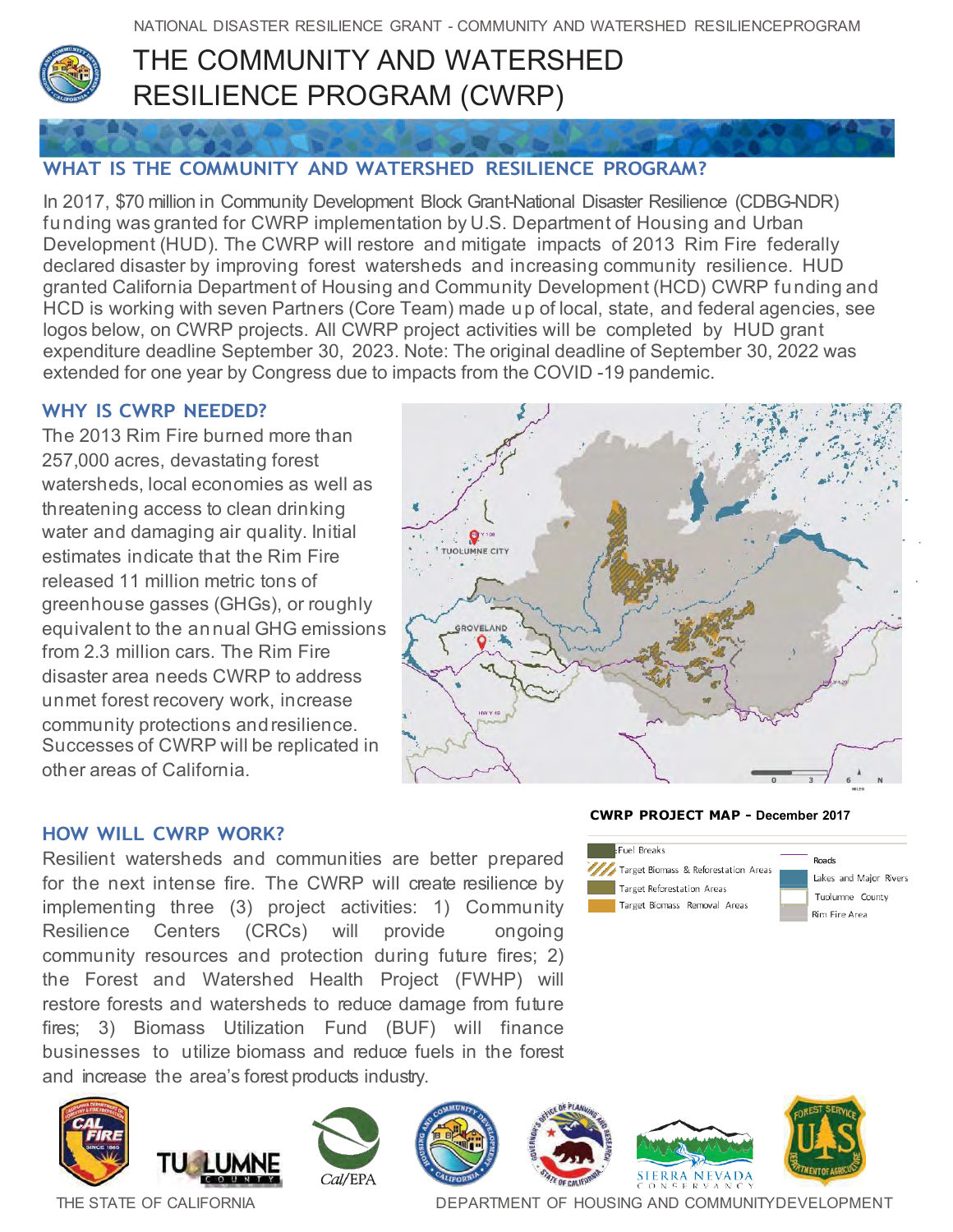

# OVERVIEW OF THREE CWRP PROJECTS

## **Forest and Watershed Health Project (FWHP)**

HCD provided CDBG-NDR funding to Sierra Nevada Conservancy (SNC), United States Forest Service (USFS), California Conservation Corps (CCC) and California Department of Forestry and Fire Protection (CAL FIRE) for implementation of FWHP activities. There are five (5) activities associated with FWHP: 1) Noxious Weed Abatement; 2) Biomass Removal and Fuels Reduction; 3) Rangeland Reconstruction; 4) Fuel Break Expansions; and 5) Reforestation. USFS is the agency responsible for implementation of all these activities. SNC is HCD's project coordinator for FWHP activities. USFS is being supported by CAL FIRE on the fuel break activity and by CCC for Rangeland activity.

Implementing all five FWHP activities will restore and protect the health of forests and vital watersheds in Tuolumne County and provide local communities protections from future wildfires.

## **Community Resilience Center (CRC) Project**

HCD provided CDBG-NDR funding to Tuolumne County (County) to conduct feasibility work on possible CRC projects, one in Tuolumne City and one in Groveland, which were most impacted by the Rim Fire. Based on proven feasibility the county is developing two CRC projects. The CRC projects will increase community cohesion and resilience by providing a public facility for local residents to receive eligible year-round public services and act as a central gathering point. Proposed public services include: 1) adult educational programs; 2) job training; 3) senior meals programs; and others. The CRC facilities will also act as an emergency evacuation center during future disasters. The County will own and operate the CRC facilities, lease space to service provides, ensure the year-round services are provided to local residents and ensure that emergency functions will take place at the CRC during future disasters.

## **Biomass Utilization Fund (BUF) Project**

HCD provided CDBG-NDR funding for initial feasibility studies to document BUF project viability. Based on proven viability, HCD entered into an agreement with Rural Community Assistance Corporation (RCAC), who is Community Development Finance Institution (CDFI) on development of a BUF financial assistance program. SNC is HCD's project coordinator for the BUF. RCAC will market the BUF project financing to developers wishing to create new BUF businesses in Tuolumne County or to expand existing local wood products businesses. To be eligible, BUF applicants must document their project will reduce Forest biomass, meet CDBG-NDR economic development underwriting standards, and document public benefit / national objective via new job creation with over half of the jobs to low and moderate county residents. Successful businesses will utilize biomass from local forests, thus reducing the fuel loads in the forests.

|                                | 2017        | 2018           | 2019                        | 2020       |                                         | 2021                     | 2022                                |    | 2023     |  |  |
|--------------------------------|-------------|----------------|-----------------------------|------------|-----------------------------------------|--------------------------|-------------------------------------|----|----------|--|--|
|                                |             |                |                             |            |                                         |                          | Q1 Q2 Q3 Q4 Q1 Q2 Q3 Q4 Q1 Q2 Q3 Q4 | Q1 | Q2 Q3 Q4 |  |  |
| <b>Funding Obligations CRC</b> | <b>FWHP</b> |                |                             | <b>BUF</b> |                                         |                          |                                     |    |          |  |  |
| <b>CRC</b>                     |             |                | <b>Feasibility Studies</b>  |            |                                         | <b>Complete Two CRCs</b> |                                     |    |          |  |  |
| <b>FWHP</b>                    |             | Environmentals |                             |            | <b>Complete Five Activities</b>         |                          |                                     |    |          |  |  |
| <b>BUF</b>                     |             |                | <b>Feasilbility Studies</b> |            | <b>Program and Development Projects</b> |                          |                                     |    |          |  |  |
| <b>Public Meetings*</b>        |             |                |                             |            |                                         |                          |                                     |    |          |  |  |

\*Quarterly Board *meetings to provide an update on the overall CWRP Program progress. Individual projects will hold meetings focused on specific activities. Timing on the project meetings varies depending on public development stage.*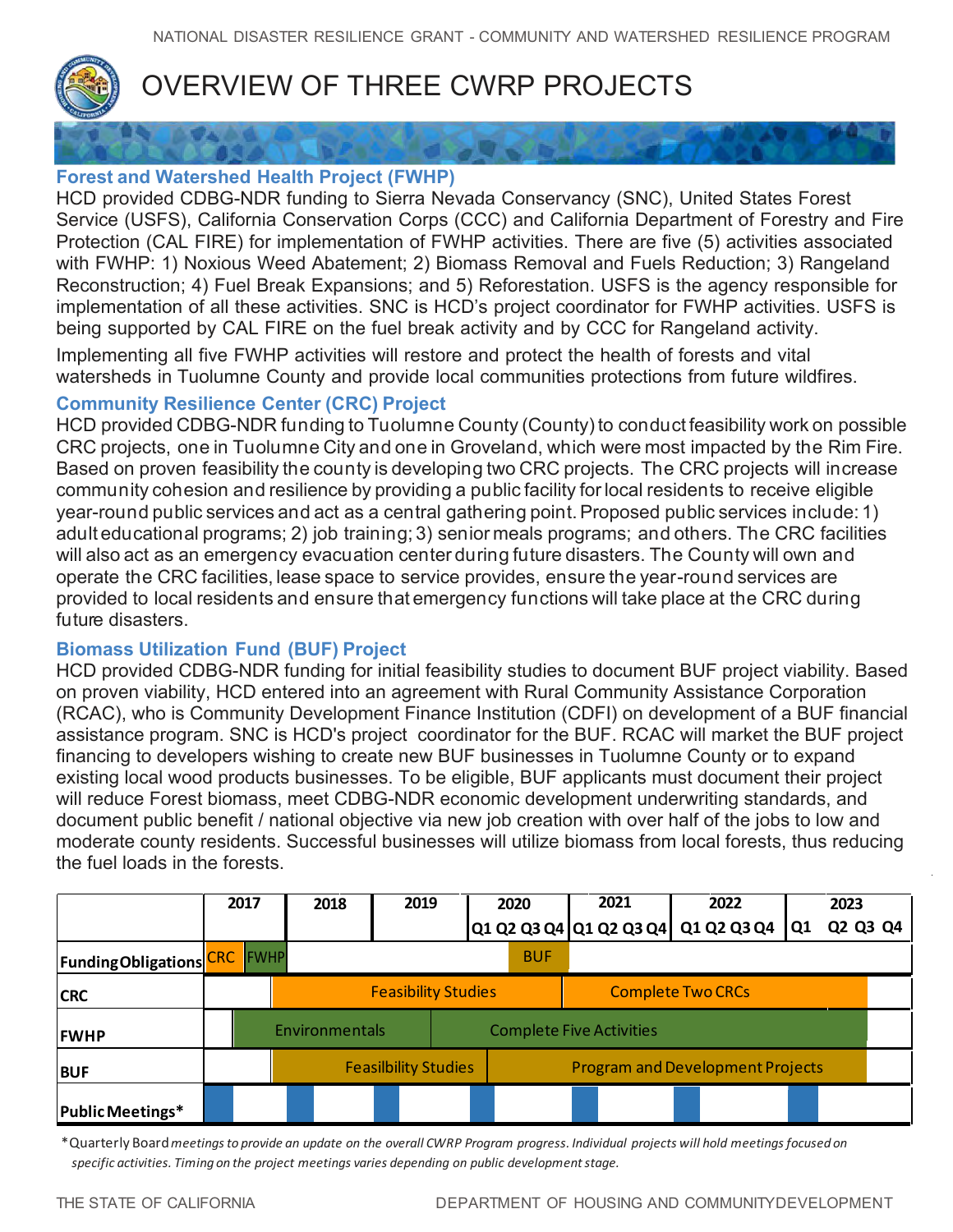# FOREST AND WATERSHED HEALTH PROGRAM

## **Approximate funding: \$26 million**

#### **Current Status**

The USFS has received release of funds from HCD for all five FWHP activities. At the close of 2020, 14.2 million dollars in FWHP work has been initiated or finished. Most noxious weed abatement force account work has been completed. Some Reforestation preparation and planting has been completed and more is planned through 2022. Most of the Rangeland fence project is completed. All biomass removal activities are under contract, finished, or in process. Most fuels reduction work is completed. Fuel break work is expected to be completed in 2021 and 2022.



#### **Budget and Expenditure Chart**

| <b>Activities</b>                     | <b>Budgeted</b> | <b>Awarded and</b><br><b>Expended</b> | Remaining   |
|---------------------------------------|-----------------|---------------------------------------|-------------|
| <b>Fuel Reduction/Biomass Removal</b> | \$11,549,026    | \$10,702,631                          | \$846,395   |
| <b>Noxious Weed Abatement</b>         | \$1,630,450     | \$574,826                             | \$1,055,624 |
| Rangeland Improvements                | \$1,290,773     | \$525,902                             | \$764,871   |
| Reforestation                         | \$9,171,285     | \$2,424,993                           | \$6,746,292 |
| <b>Fuel Break Expansions</b>          | \$2,590,129     | \$35,186                              | \$2,554,943 |

#### **Implementation Timeline**

|                                                  | 2017               | 2018               | 2019               |  | 2020 | 2021 | 2022                                    | 2023     |
|--------------------------------------------------|--------------------|--------------------|--------------------|--|------|------|-----------------------------------------|----------|
|                                                  |                    |                    |                    |  |      |      | Q1 Q2 Q3 Q4   Q1 Q2 Q3 Q4   Q1 Q2 Q3 Q4 | Q1 Q2 Q3 |
| <b>Fuel Reduction/</b><br><b>Biomass Removal</b> |                    | NEPA / Planning    |                    |  |      |      |                                         |          |
| <b>Noxious Weed Abatement</b>                    |                    | <b>NEPA Review</b> |                    |  |      |      |                                         |          |
| <b>Rangeland Improvements</b>                    |                    |                    | <b>NEPA Review</b> |  |      |      |                                         |          |
| Reforestation                                    | <b>NEPA Review</b> |                    |                    |  |      |      |                                         |          |
| <b>Fuel Break Expansions</b>                     | <b>NEPA Review</b> |                    |                    |  |      |      |                                         |          |
| <b>Public Meetings</b>                           |                    |                    |                    |  |      |      |                                         |          |

\*Quarterly Meetings: SNC& USFS attends County Natural Resources Council and YSS.

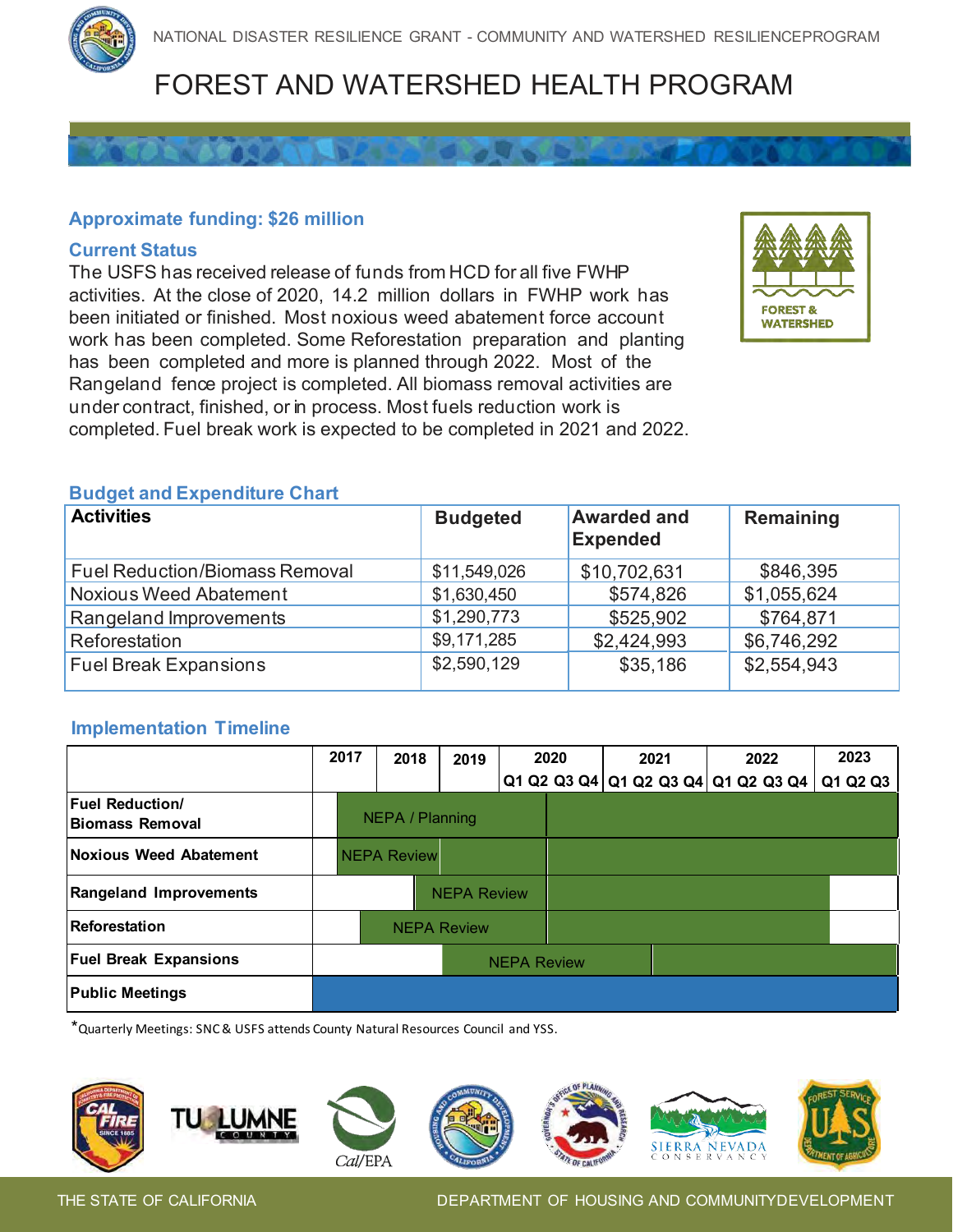

## **FWHP Accomplishments**



| Acres of fuel reduction/biomass removed | 6.183 |                               |
|-----------------------------------------|-------|-------------------------------|
| Acres of Noxious Weeds Treated          | 2,703 |                               |
| Acres Prepared for Reforestation Acres  | 3.254 | New seedlings 500,000 planted |
| of Fuel Break Expanded                  |       |                               |

### **Range Infrastructure Completed**

| Fencing (In Miles) | 16.5 |
|--------------------|------|
| Corrals            |      |
| Troughs            |      |
| Cattleguards       | 3    |

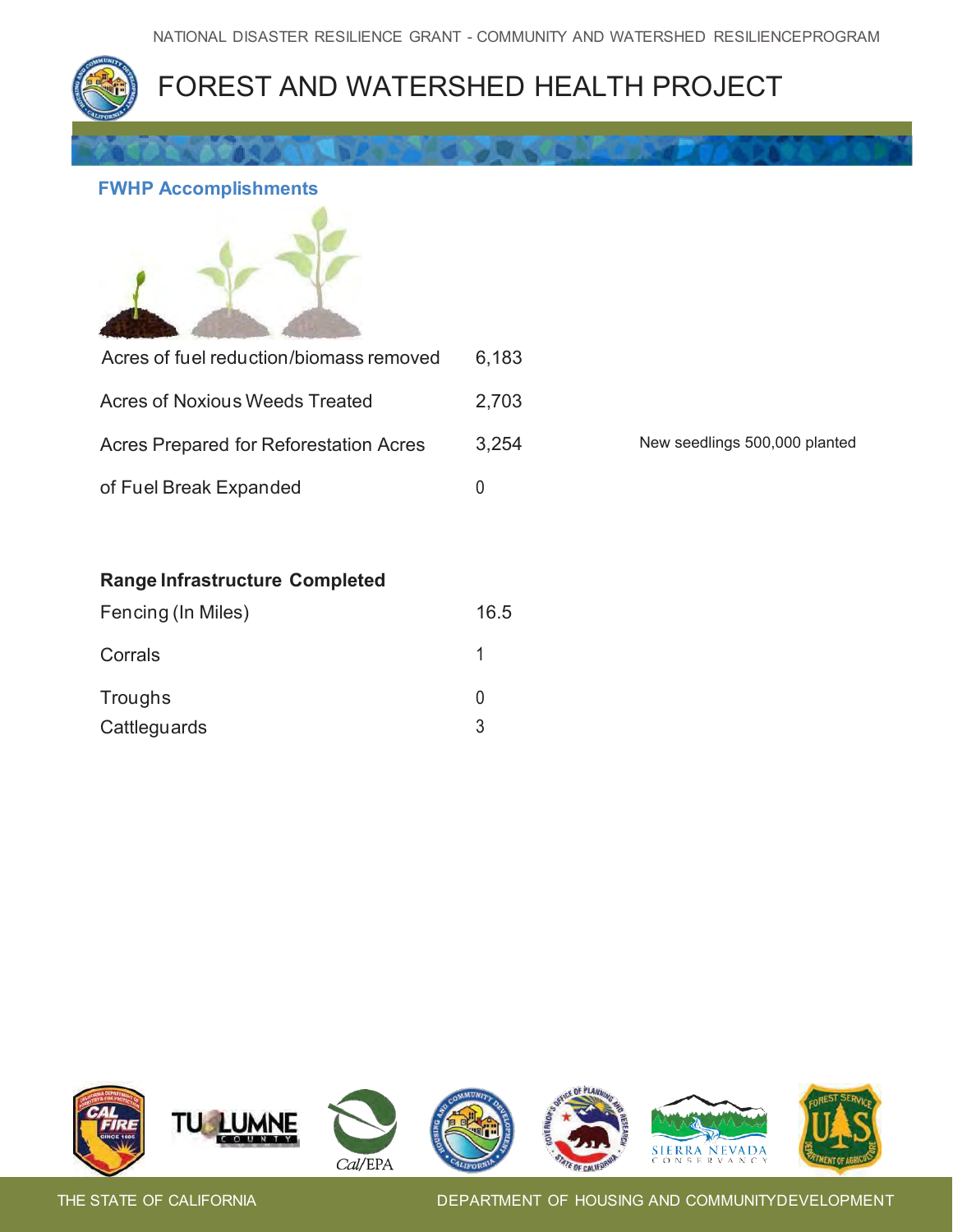

# BIOMASS UTILIZATION FUND

## **Approximate funding: \$22 million**

### **Current Status**

HCD hired Beck Group Inc. to complete a feed stock study and a biomass business feasibility study. At the completion of these two studies, in February 2019, it was concluded that development of multiple small to medium sized BUF projects was possible. SNC released a Request for Information (RFI) to study the level ofinterest of local developers in BUF projects and got back a number of project proposals. Based on two positive feasibility studies and interested RFIresponses, HCD andSNC began developing a scope of work and budget for a CDFI to use in a CDBG-NDR agreement. HCD will use theagreement with the CDFIto fund developers with eligible BUF projects. In addition, SNC and HCD staff are working on specific CDBG-NDR financial assistance guidelines that will be used for processing BUF project funding applications. See data belowforstatus ofBUF activities and accomplishments.



### **Budget and Expenditure Chart**

| <b>Activities</b>                   | <b>Budgeted</b> | <b>Contracted</b> | <b>Expended</b> |
|-------------------------------------|-----------------|-------------------|-----------------|
| <b>Feasibility Studies</b>          | \$172.755       | \$172,755         | \$172.755       |
| <b>BUF Tool kit and Planning</b>    | \$1,000,000     | \$1,000,000       | \$60,616        |
| <b>Project Financial Assistance</b> | \$19,016,911    | \$0               | \$0             |

#### **Implementation Timeline**

|                            | 2017 |  | 2018 | 2020<br>2019 |  |  |                                     | 2021 |  | 2022 |  | 2023 |  |  |                        |          |  |
|----------------------------|------|--|------|--------------|--|--|-------------------------------------|------|--|------|--|------|--|--|------------------------|----------|--|
|                            |      |  |      |              |  |  | Q1 Q2 Q3 Q4 Q1 Q2 Q3 Q4 Q1 Q2 Q3 Q4 |      |  |      |  |      |  |  |                        | Q1 Q2 Q3 |  |
| <b>Feasibility Studies</b> |      |  |      |              |  |  |                                     |      |  |      |  |      |  |  |                        |          |  |
| <b>Partnerships</b>        |      |  |      |              |  |  |                                     |      |  |      |  |      |  |  |                        |          |  |
| <b>Projects</b>            |      |  |      |              |  |  | Environmental                       |      |  |      |  |      |  |  | <b>Project Funding</b> |          |  |
|                            |      |  |      |              |  |  |                                     |      |  |      |  |      |  |  |                        |          |  |

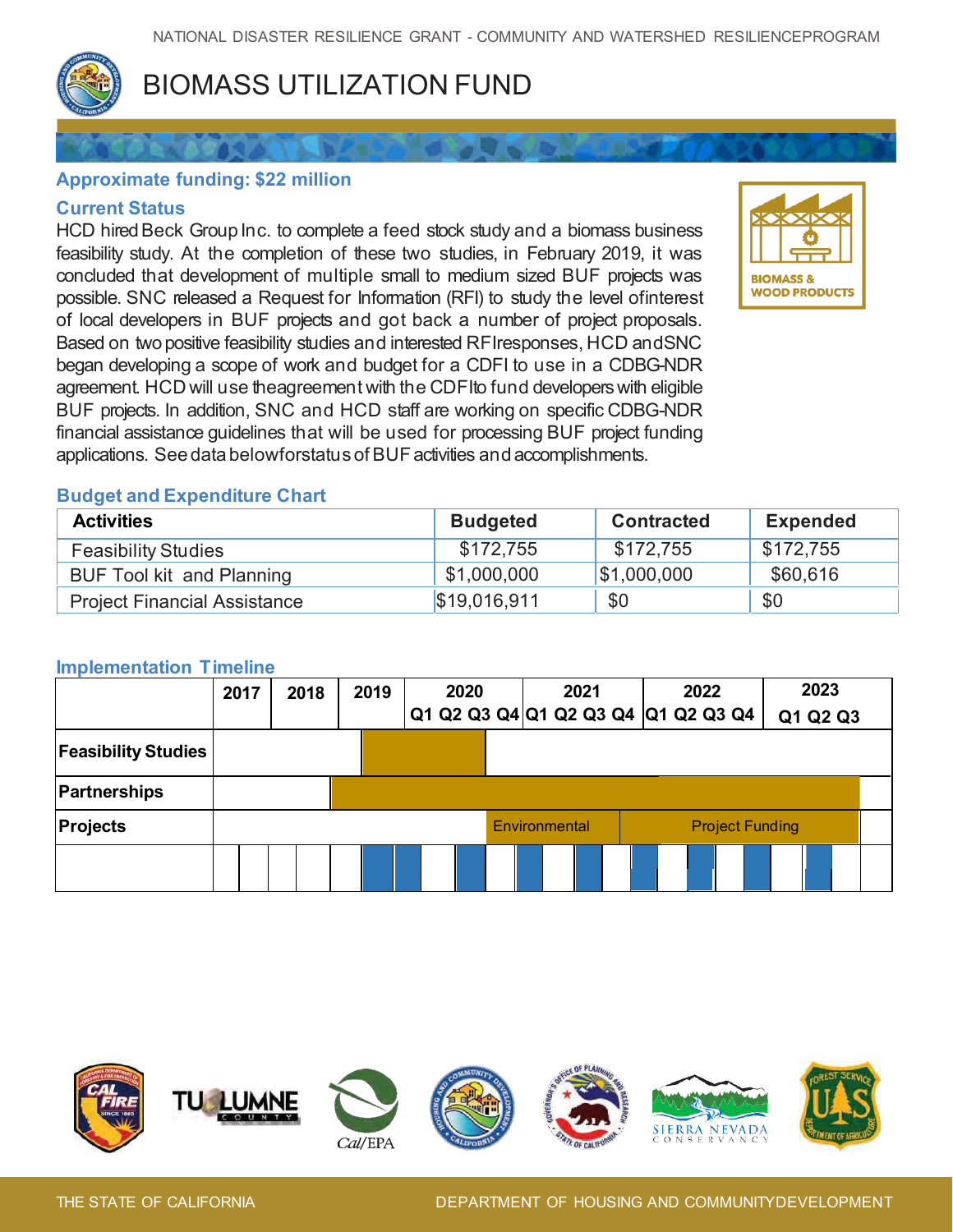

## **BUF Accomplishments**



| <b>Feasibility Studies Completed</b>                                      |   |
|---------------------------------------------------------------------------|---|
| <b>Project Environmental Analysis Underway</b>                            |   |
| <b>Partnerships Developed</b>                                             | 3 |
| <b>Projects Scheduled for Funding Assistance</b>                          |   |
| Tons of biomass processed for repurposed to<br>merchantable wood products |   |

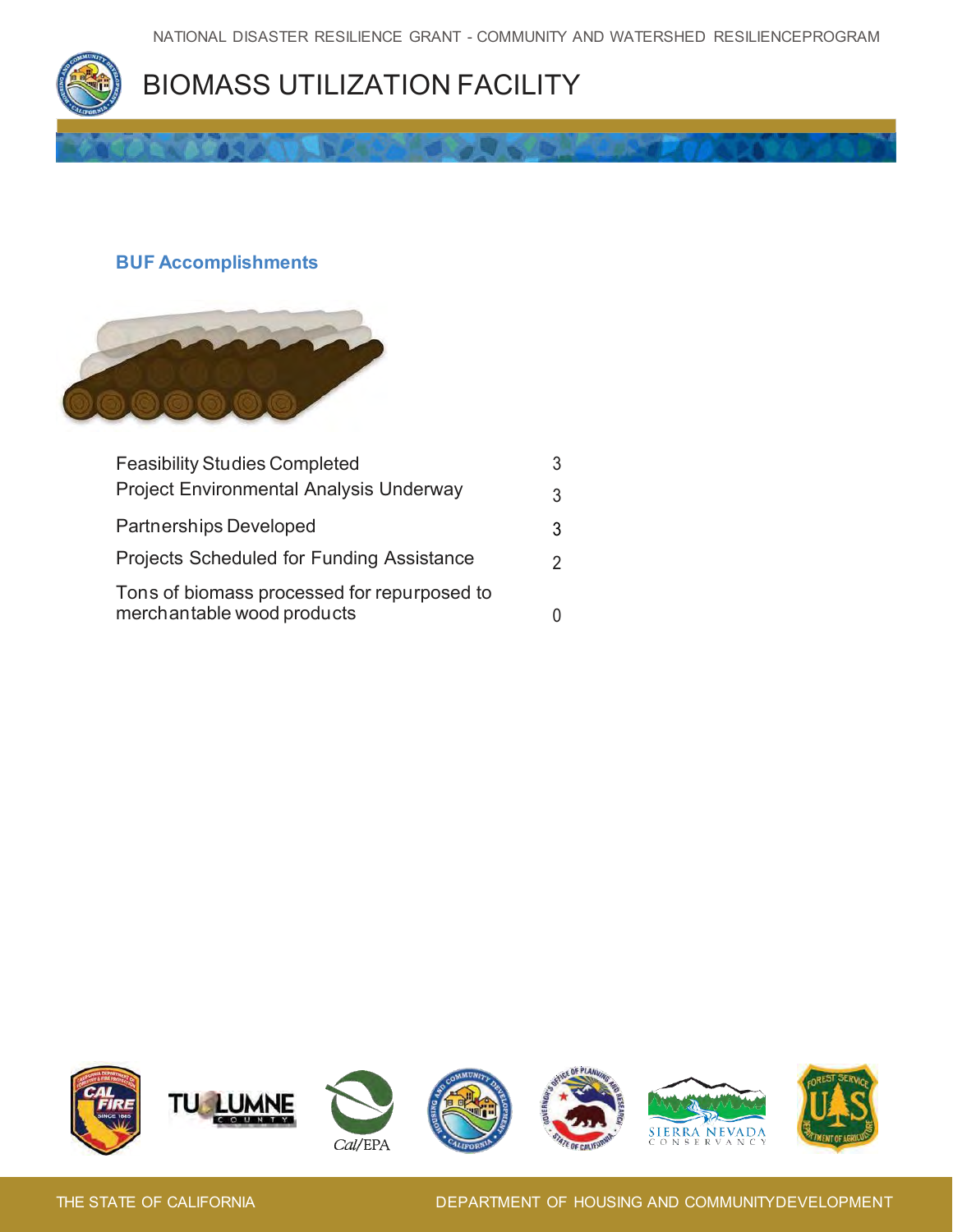

# COMMUNITY RESILIENCE CENTERS

## **Approximate funding: \$ 23 million**

### **Current Status**

 and two possible sites were identified, one in Groveland and one inTuolumne. In March of 2019,schematic designs and environmental reviews were completed. |<br>|<br>|<br>|<br>|}<br>|} The County of Tuolumne worked with HCD and the Core Team on documenting CRC facility feasible. The county has hired multiple consultants to conduct studies needed for the feasibility analysis. In 2017 the county completed the CRC programing document which outlined service and uses of the proposed facilities. A solicitation for real property was conducted in 2018 The county submitted a formal CRC development proposal for review and approval by the Board of Supervisors and CDBG-NDR Partners. Funding gap was identified. HCD approved the use of HUD Neighborhood Stabilization Program (NSP) funds to fill financing gap for county. See data below for status of CRC activities and accomplishments.



## **Budget and Expenditure Chart**

| <b>Activities</b>                                        | <b>Budgeted</b> | <b>Contracted</b> | <b>Expended</b> |
|----------------------------------------------------------|-----------------|-------------------|-----------------|
| <b>Feasibility Studies</b>                               | \$566,239       | \$566,239         | \$566,239       |
| Phase II Soft Cost, Land<br>Acquisition and Construction | \$23,944,885    | \$23,312,723      | \$2,243,850     |

## **Implementation Timeline**

| <b>Feasibility Studies</b><br>\$566,239<br>\$566,239<br>\$566,239<br>Phase II Soft Cost, Land<br>\$2,243,850<br>\$23,312,723<br>\$23,944,885<br><b>Acquisition and Construction</b> |      |
|-------------------------------------------------------------------------------------------------------------------------------------------------------------------------------------|------|
|                                                                                                                                                                                     |      |
|                                                                                                                                                                                     |      |
|                                                                                                                                                                                     |      |
| <b>Implementation Timeline</b><br>2019<br>2017<br>2018<br>2020<br>2021                                                                                                              | 2022 |
| Q1 Q2 Q3 Q4 Q1 Q2 Q3 Q4 Q1 Q2 Q3 Q4 Q1 Q2 Q3 Q4 Q1 Q2 Q3 Q4 Q1 Q2 Q3                                                                                                                |      |
| <b>Feasibility Studies</b><br>Phase 1                                                                                                                                               |      |
| <b>CRC Development</b><br>Phase 2                                                                                                                                                   |      |
| <b>Public Services</b>                                                                                                                                                              |      |
| <b>Public Meetings</b><br>3 <sup>1</sup><br>$\overline{2}$<br>2<br>$\overline{2}$                                                                                                   |      |

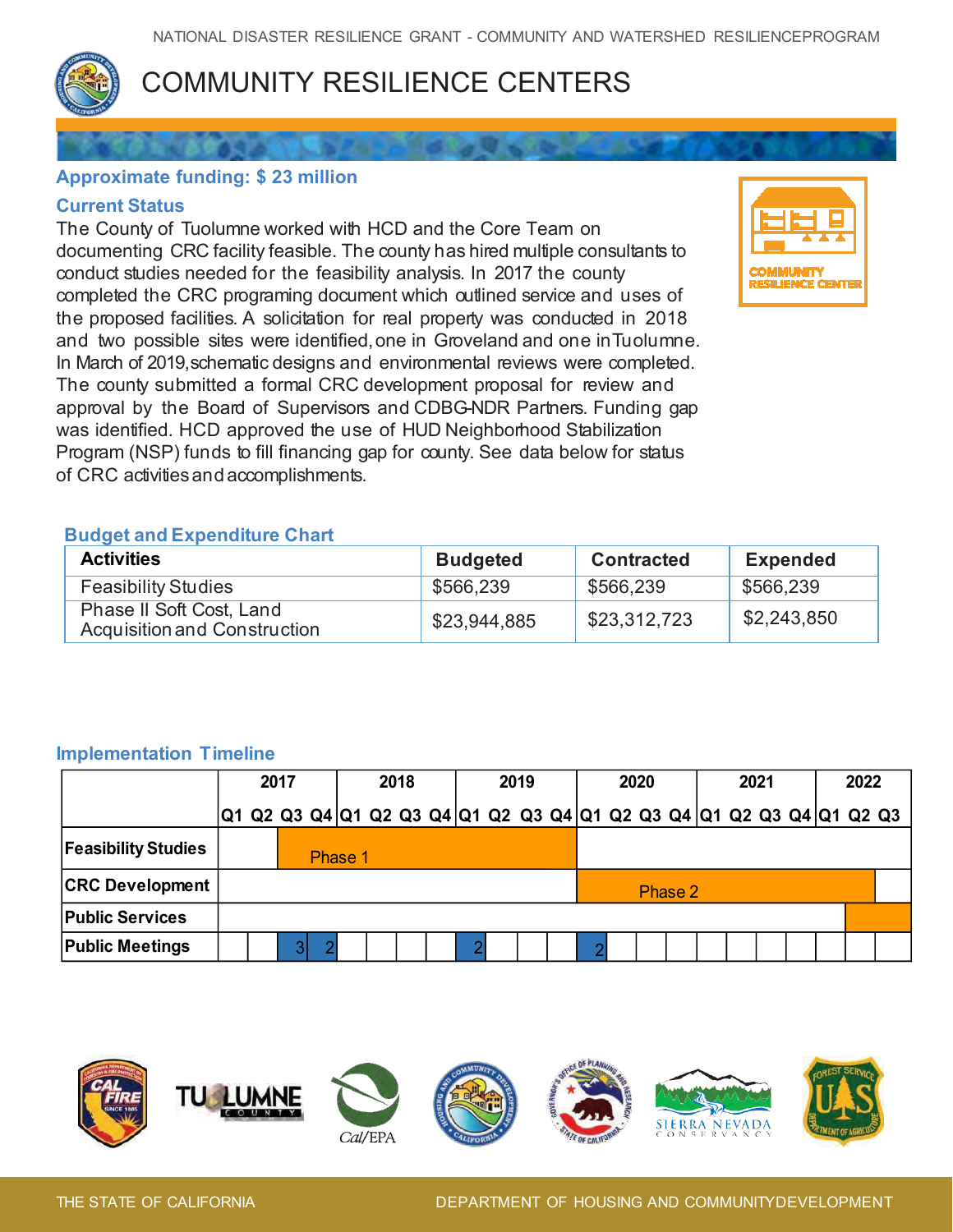

### **Accomplishments**



| <b>Feasibility Contracts Completed</b> | 5.     |
|----------------------------------------|--------|
| <b>Public Facilities Built</b>         | $\cup$ |
| <b>Public Services Provided</b>        | U      |